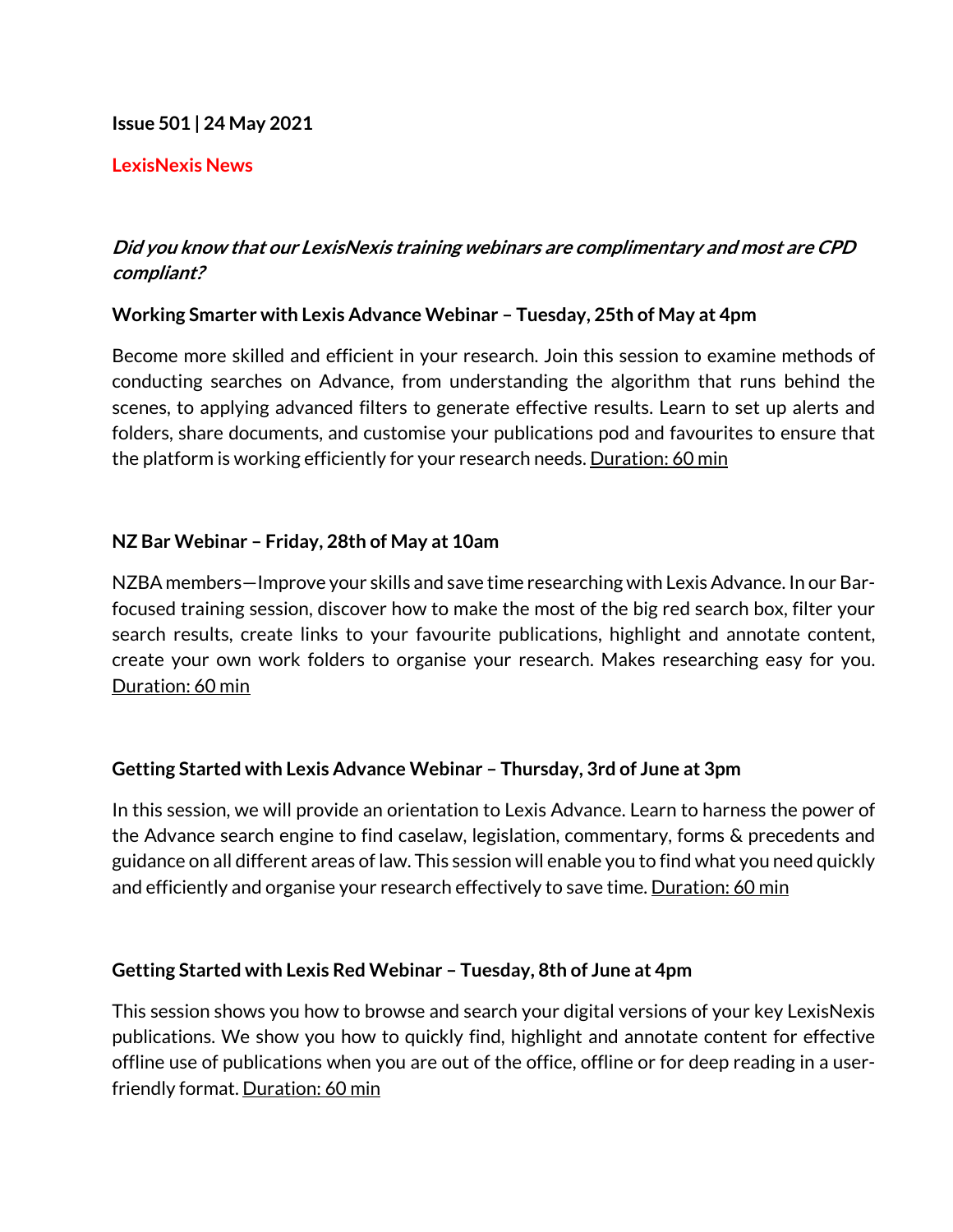# **Getting Started with Lexis Draft Webinar – Tuesday, 15th of June at 3pm**

Lexis Draft is a legal drafting solution. It is a Microsoft Word and Microsoft Outlook add-in ribbon that helps you draft faster and more efficiently. Lexis Draft contains legal proofreading, editorial review, research and analytical tools for accurate, consistent and efficient drafting. It checks for inconsistencies in documents, flags areas that need your attention and links directly to your LexisNexis services without leaving Word – saving you time. <u>Duration: 60 min</u>

# **Working Smarter with Lexis Advance Webinar – Tuesday, 22nd of June at 4pm**

Become more skilled and efficient in your research. Join this session to examine methods of conducting searches on Advance, from understanding the algorithm that runs behind the scenes, to applying advanced filters to generate effective results. Learn to set up alerts and folders, share documents, and customise your publications pod and favourites to ensure that the platform is working efficiently for your research needs. Duration: 60 min

# **Criminal**

### **Hall's Sentencing**

Service 178 is now available online.

The Child Protection (Child Sex Offender Government Agency Registration) Act 2016, Criminal Procedure Act 2011 and Sentencing Act 2002 have been amended. Commentary has been updated for Sentencing Act 2002 and Sentencing Levels.

# **Employment**

#### **Mazengarb's Employment Law**

Service 261 is now available online.

This includes commentary updates on Part 9 of the Employment Relations Act 2000, Selected Topic: Contractual Aspects of Employment, Selected Topic: Wages, Selected Topic: Tort actions in employment law, Parental Leave and Employment Protection Act 1983, Equal Pay Act 1972, and the Accident Compensation Act 2001. Legislative amendments have been incorporated to update the Public Service Act 2020, Holidays Act 2003 and the Accident Compensation Act 2001.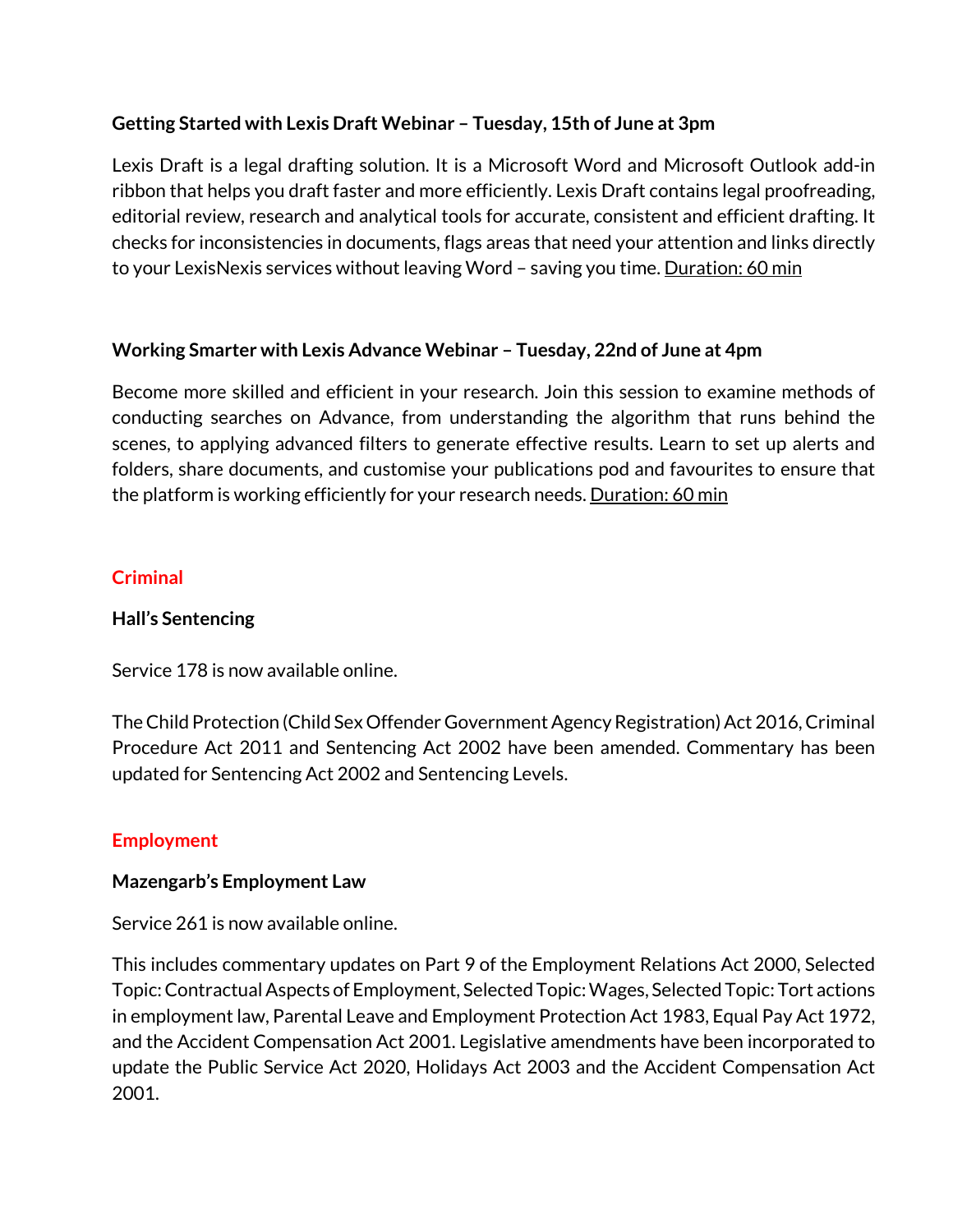# **Privacy Law and Practice**

Service 114 is now available online.

This includes additions to commentary on the Privacy Act 2020. Commentary in the Codes of Practice, Banking and Finance, Business and Administration Practices and International tabs has also been updated in this service. Legislative amendments from the Privacy Act 2020 and the Mental Health and Wellbeing Commission Act 2020 have also been incorporated.

### **Practical Guidance: Employment**

Latest legal updates

Drought support expands as dry conditions continue

Franz Josef flood protection project approved

# **Family**

### **Family Law Service**

Service 202 is now available online.

This includes legislative amendments made by the Child Support Amendment Act 2021 (2021 No 6). This service also includes updated case commentary in the areas of Adoption, Care and Protection, Day to day care and contact, Family law practice and procedure, Family Protection Act 1955, Guardianship, Hague Convention, Intellectual disability, International, Paternity, Relationship property, Relocation, Sexual abuse cases in the Family Court and Youth justice.

# **Practical Guidance: Family**

Latest legal updates

Court orders two children into guardianship of Oranga Tamariki to get measles vaccine

Government announces adoption law reform

New measures planned to make registering sex changes on birth certificates easier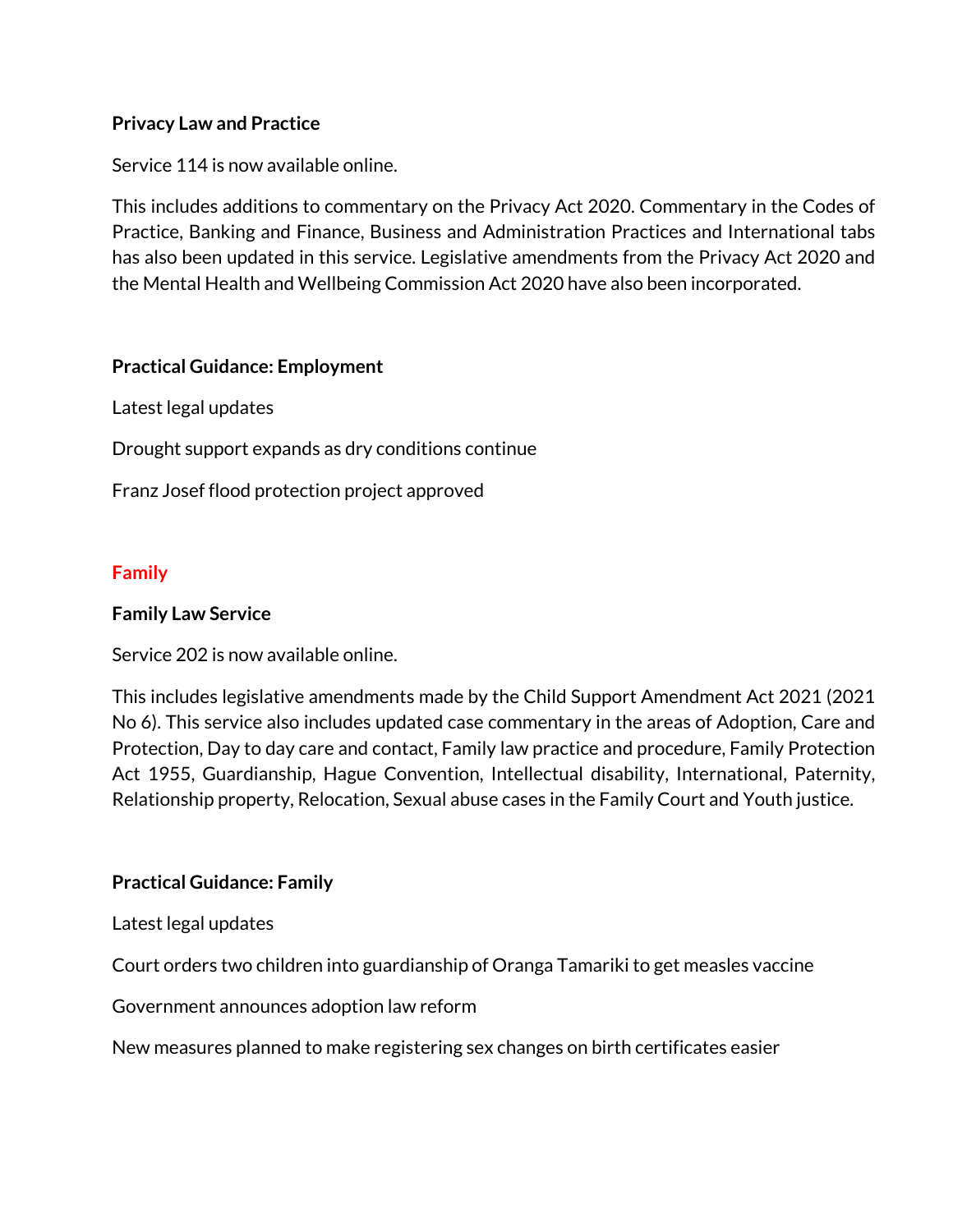Rape charges dismissed under s 322 of the Oranga Tamariki Act 1989 due to decades-long delay in laying charges

#### **New Zealand Family Law Reports**

Part 11 of Volume 2020 is now available online.

*Vinson v Commissioner of Inland Revenue* — [2020] NZFLR 479

Child support  $-$  Liability to pay  $-$  Appeal  $-$  Child not in care of parents  $-$  Child living with another couple – Whether couple "carers" or employers – Child now 18 years of age  $-$ Whether child employed and financially independent – Whether child enrolled at and attending school — Available benefit through Work and Income — Child Support Act 1991, ss 2, 4, 4(j), 5, 5(1)(c), 5(2) and 15 — Education Act 1989, ss 3, 7(1), 25, 28(1)(b) and 152 — Interpretation Act 1999, s 5(1).

# *Holland v Dollard* — [2020] NZFLR 491

Relationship property  $-$  Division of property  $-$  Exception to equal division  $-$  De facto relationship – Application for extension of time – Duration of relationship – Whether extension of time required — Whether extraordinary circumstances making equal sharing repugnant to justice — Financial and non-financial contributions — Child care — Misconduct of partner — Domestic violence — Alcoholism — Post-separation contributions — Compensation — Child support — Oranga Tamariki intervention — Care of Children Act 2004, s 132 — Child Support Act 1980 — Domestic Violence Act 1995 — Property (Relationships) Act 1976, ss 1M, 2D, 2D(2), 11, 13, 18, 18A, 18B, 24 and 32.

#### *Booth v Booth* — [2020] NZFLR 509

Relationship property — Settled property — Post-nuptial settlement — Variation of settlement to remedy injustice — Inter-generational family arrangement — Younger generation taking over farming business — Deed of debt — Whether family intended debt not to be repaid as long as parties remained married  $-$  Parties separating  $-$  Existence of post-nuptial settlement  $-$ Connection to marriage  $-$  Jurisdiction  $-$  Court of Appeal (Civil) Rules 2005, r 33  $-$  Family Court Act 1980, s 14 — Family Proceedings Act 1980, ss 160, 160(2), 182 and 182(1) — Property (Relationships) Act 1976, ss 10, 38A and 38A(2)(b).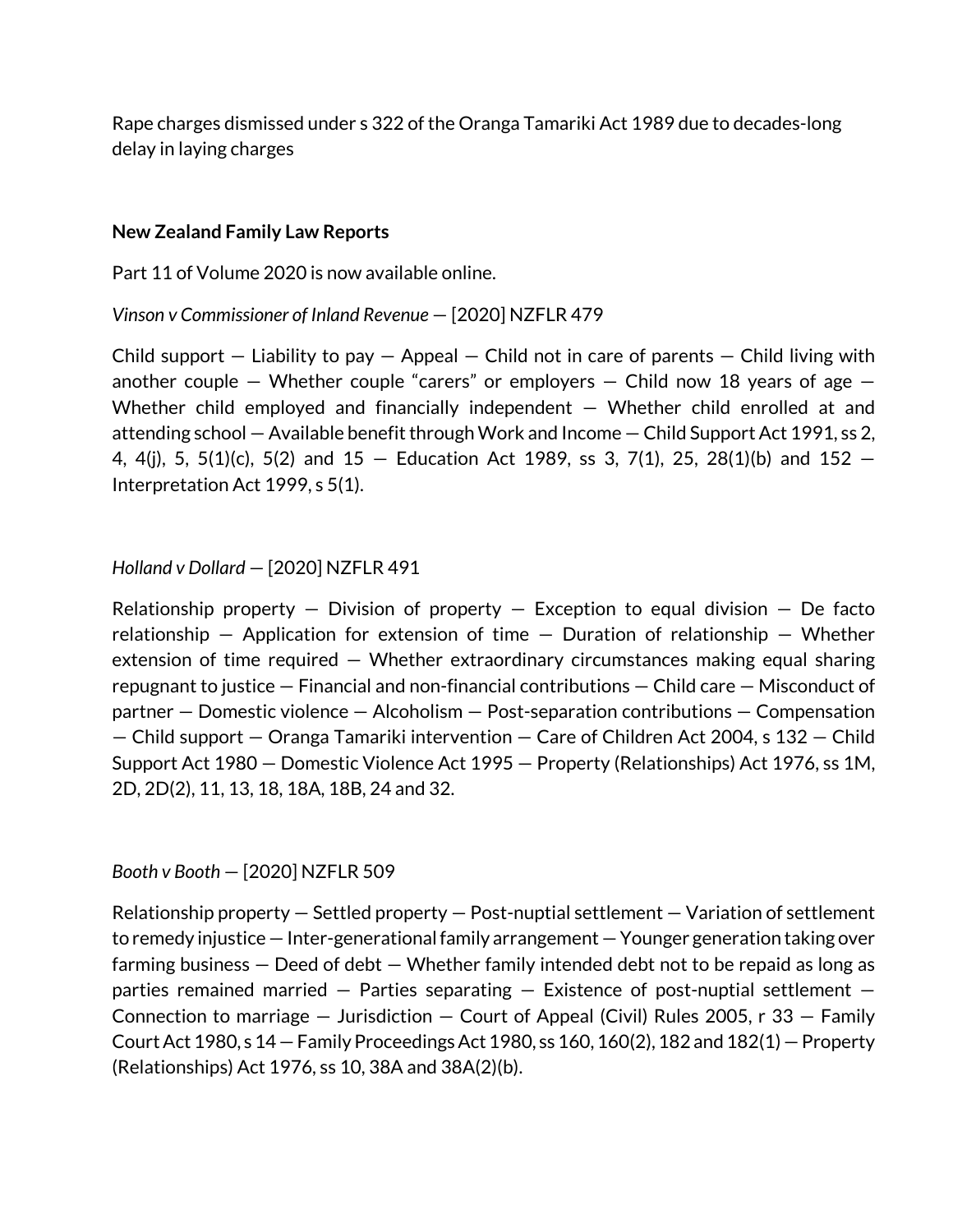Part 12 of Volume 2020 is now available online.

*Quinn v Quinn* — [2020] NZFLR 524

Relationship property — Division of relationship property — UK pension plan — Whether lump sum payment or payment of future annuities  $-$  Equal sharing  $-$  Chattels  $-$  Compensation for  $loss$  of use of capital  $-$  Post-separation contributions  $-$  Economic disparity  $-$  Wife suffering chronic illness and unable to work — Spousal maintenance — Family Proceedings Act 1980, ss 63, 64, 64(2)(a), 65, 65(2), 69, 69(1), 69(2) and 70 — Property (Relationships) Act 1976, ss 1, 2, 11, 15(1), 18B, 20D, 24, 32 and 32(2)(a) — Social Security Act 2018, s 388.

*Benjamin v Benjamin* — [2020] NZFLR 541

Marriage — Dissolution of marriage — Jewish marriage — Rabbanical law — "Get" — COVID-19 restrictions — Date of separation — Living apart for two years — Family Proceedings Act 1980.

*Saunders v Sloan* — [2020] NZFLR 544

Relationship property — Division of relationship property — Post-separation contributions — Qualifying contributions  $-$  Occupation rent  $-$  Wife living in family home  $-$  Family home requiring repairs before sale — Property (Relationships) Act 1976, ss 1N, 18, 18(1), 18(2), 18B and 33.

*Marshall v Singleton* — [2020] NZFLR 556

Wills  $-$  Validity  $-$  Will unsigned  $-$  Testamentary capacity  $-$  Whether testamentary capacity at relevant time — Testamentary intention — Whether unsigned document represented testator's unconditional testamentary intention — Testator wishing to explain changes in letter to children — Administration Act 1969, s 19(1) —Wills Act 2007, ss 11, 11(4), 13, 13(2), 14, 14(1) and 14(2).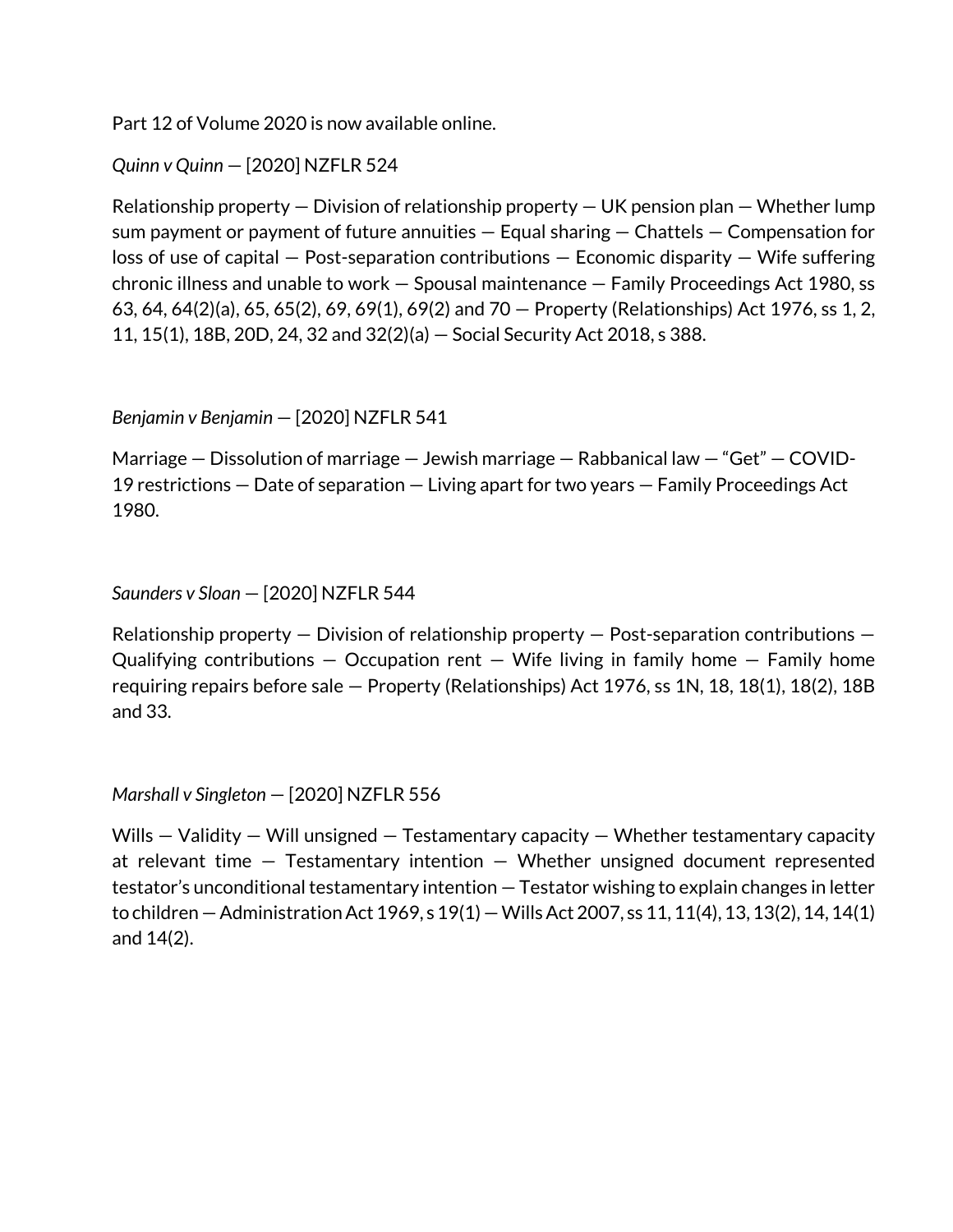Part 13 of Volume 2020 is now available online.

*Butler v Commissioner of Inland Revenue* — [2020] NZFLR 572

Child support — Court orders — Interpretation of Court orders — Vague Court orders — Care of children — Late objections to assessments — Child Support Act 1991, s 91.

# *Radley v Radley* — [2020] NZFLR 578

Relationship property — Respondent barred from taking further steps — Role of Court where one party has taken no steps  $-$  Division of relationship property  $-$  Value of relationship property diminished by actions of one party  $-$  Use of family home to manufacture methamphetamine — Costs — Solicitor client costs — Property (Relationships) Act 1976, ss 26 and 32.

# *Wihongi v Broad* — [2020] NZFLR 585

Relationship property — Judicial settlement conference — Consent order made at conference — Application to set aside consent order — Jurisdiction of Family Court — Implied jurisdiction — Limits on implied jurisdiction — Fundamental error of process — Exceptional circumstances — Family Court Act 1980, s 11 — Family Proceedings Act 1980, s 182 — Property (Relationships) Act 1976, ss 21 and 21J — Senior Courts Act 2016, s 12 — District Court Rules 2014, r 209 — Family Court Rules 2002, rr 88, 175, 178, 179, 193 and 198 — High Court Rules 2016, r 186.

*Johnston v Johnston* — [2020] NZFLR 594

Relationship property — Protest as to jurisdiction — New Zealand realty — Movables located in and out of New Zealand — Discretion of court as to movables outside New Zealand — Forum — Service — Electronic service — Exceptional circumstances — Property (Relationships) Act 1976, ss 7, 9, 23, 24, 25, 26, 27, 28, 29, 30, 31, 32 and 33 — District Court Rules 2014, r 6.27 — High Court Rules 2016, rr 1.5, 6.8, 6.23, 6.27, 6.28, 6.29 and 6.32.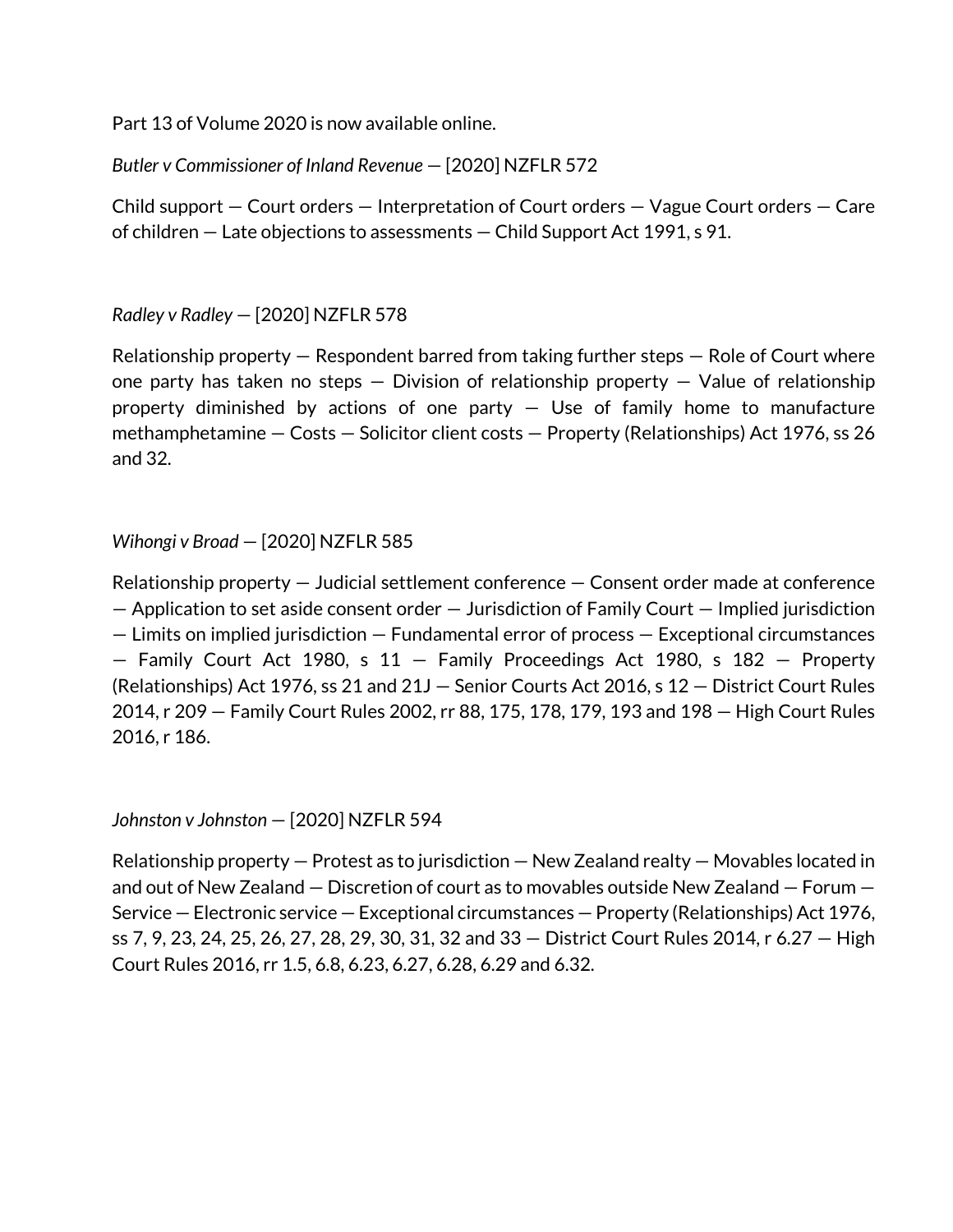*Smith v Smith* — [2020] NZFLR 609

Domestic violence — Protection order — Application for rehearing — No misconduct in case — Conditions on protection order  $-$  Unduly onerous condition  $-$  Condition onerous, but not unduly so — District Court Act 2016, ss 124 and 127 — Domestic Violence Act 1995, ss 3, 7 and 14 — Family Court Act 1980, ss 14 and 16 — Family Violence Act 2018, sch 1 — Family Court Rules, rr 209 and 210 — High Court Rules 2016, r 20.18.

# **Property**

### **New Zealand Conveyancing and Property Reports**

Part 8 of Volume 21 is now available online.

*Kamo v Minister of Conservation* — (2020) 21 NZCPR 563

Maori Land — Vesting of land — Declaratory judgment — Mana Whenua — Proposal to vest land in Moriori  $-$  Dispute over mana whenua  $-$  Appropriateness of declaratory procedure  $-$ Whether breach of appellants' right to property, culture and free movement to vest land in Moriori  $-$  Whether appellants' property rights engaged  $-$  Consistency of proposed vesting with New Zealand Bill of Rights Act 1990 — Consistency of vesting with Treaty of Waitangi — Conservation Act 1987, s 4 — New Zealand Bill of Rights Act 1990, ss 18, 20 and 21 — Reserves Act 1977, s 26 — Treaty of Waitangi.

*Ngui v Ngui* — (2020) 21 NZCPR 573

Division — Order of purchase or sale — Siblings inheriting property from mother in equal shares — Son living in property with family before and after mothers death —Whether son having right to subdivide property and own subdivided land — Asserted agreement signed by mother as to subdivision  $-$  Son seeking specific performance of agreement  $-$  Whether sale of property should be ordered —Whether son should be provided opportunity to purchase property — Rent payable by son for occupation of property — Whether sisters should pay rates and insurance on property — Administration Act 1969, s 49(1)(a) — Property Law Act 2007, ss 24, 339, 339(1), 339(1)(a), 339(1)(c), 339(3), 339(4), 341(2), 342(1) and 343.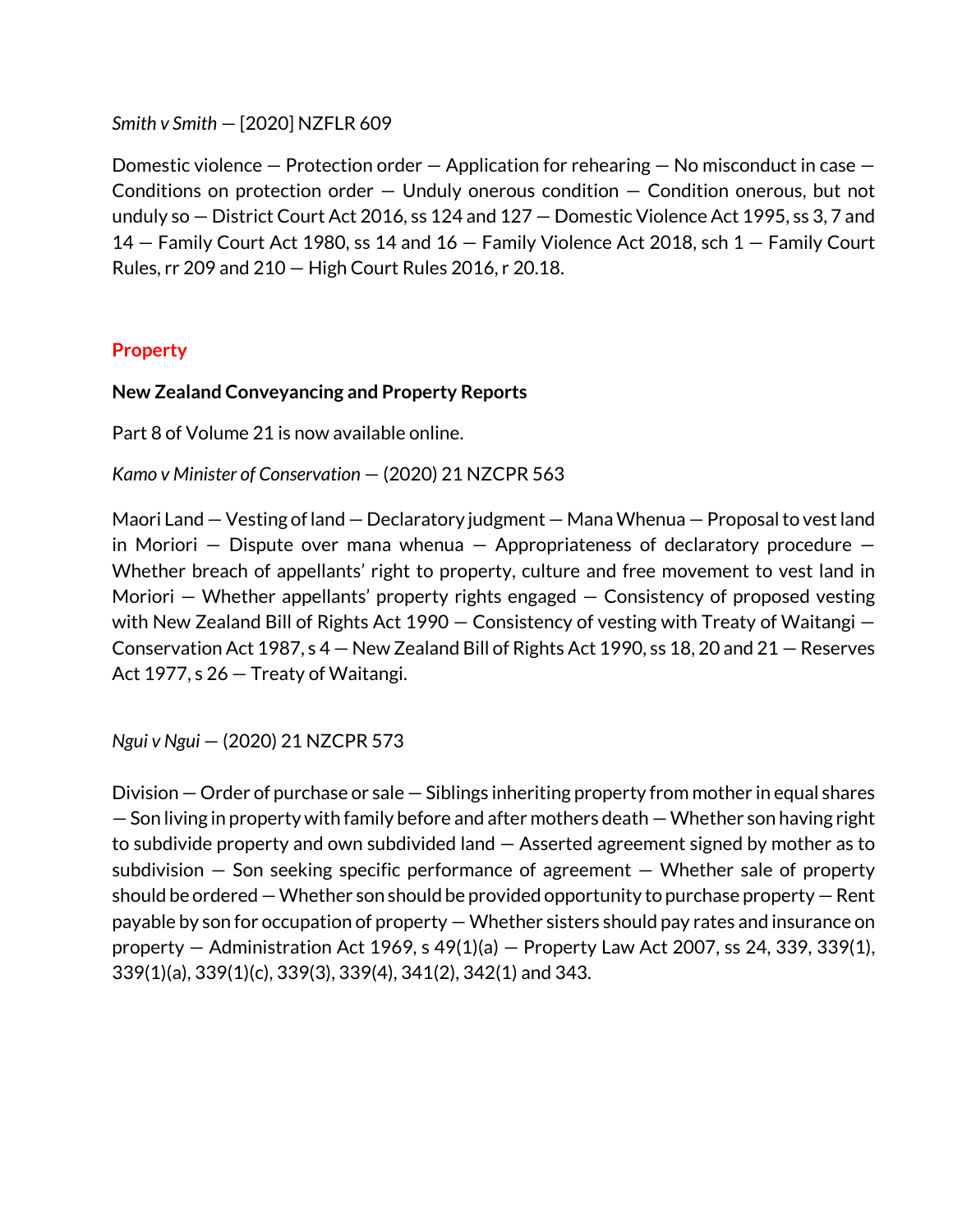# *Topa Partners Ltd v JWL International Group Ltd* — (2020) 21 NZCPR 591

Caveat  $-$  Application to sustain  $-$  Equitable mortgage  $-$  Agreement to mortgage as security for payment of any amount owing under building contract — Electrical work carried out on large construction — Dispute over payment — Whether reasonably arguable interest — Reservation of title clause – Whether retaining ownership of goods supplied until paid for  $-$  Goods incorporated into building  $-$  Whether Court should exercise discretion to remove caveat  $-$ Conditions of maintaining caveat — Construction Contracts Act 2002 — Land Transfer Act 2017, ss 138(1)(a) and 143.

# *Arriesgado v Gallagher Family Investments Ltd* — (2020) 21 NZCPR 607

Unit titles — Independent dealings with accessory units — Temporary transfer of accessory units to plaintiffs' principal unit title — Accessory titles never transferred back — Original owner of accessory units disappearing — Whether agreement transferring accessory units null and void — Whether agreement to purchase accessory units back validly cancelled — Contract and Commercial Law Act 2017, ss 71 and 73 — Land Transfer Act 2017 — Unit Titles Act 2010, ss 18, 53 and 53(7).

# *Kinara Trustee Ltd v Infinity Enterprises NZ Ltd* — (2020) 21 NZCPR 616

Land Transfer Act  $-$  Fraud  $-$  Easement  $-$  Unregistered access way  $-$  Leave to appeal application — Entitlement to use driveway — Whether enforceable easement by implied grant  $-$  In personam claim  $-$  Estoppel by silence  $-$  Duty to speak out.

# *Body Corporate 172108 v Flat Bush Finance Ltd* — (2020) 21 NZCPR 622

Caveat  $-$  Application to sustain  $-$  Competing equitable interests  $-$  Claimed caveatable interest subject to interests of first respondent in property — Priority of competing interests — Whether equitable mortgage having temporal priority — Whether temporal priority should be displaced — Residual discretion to lapse caveat — Post-hearing memoranda — Companies Act 1993, s 214(4)(a) — High Court Rules 2016, r 11.8A — Land Transfer Act 2017, ss 138 and 143 — Property Law Act 2007, ss 347 and 348 — Trustee Act 1956, s 38(2) — Unit Titles Act 1972, s 48 — Unit Titles Act 2010, s 147(4).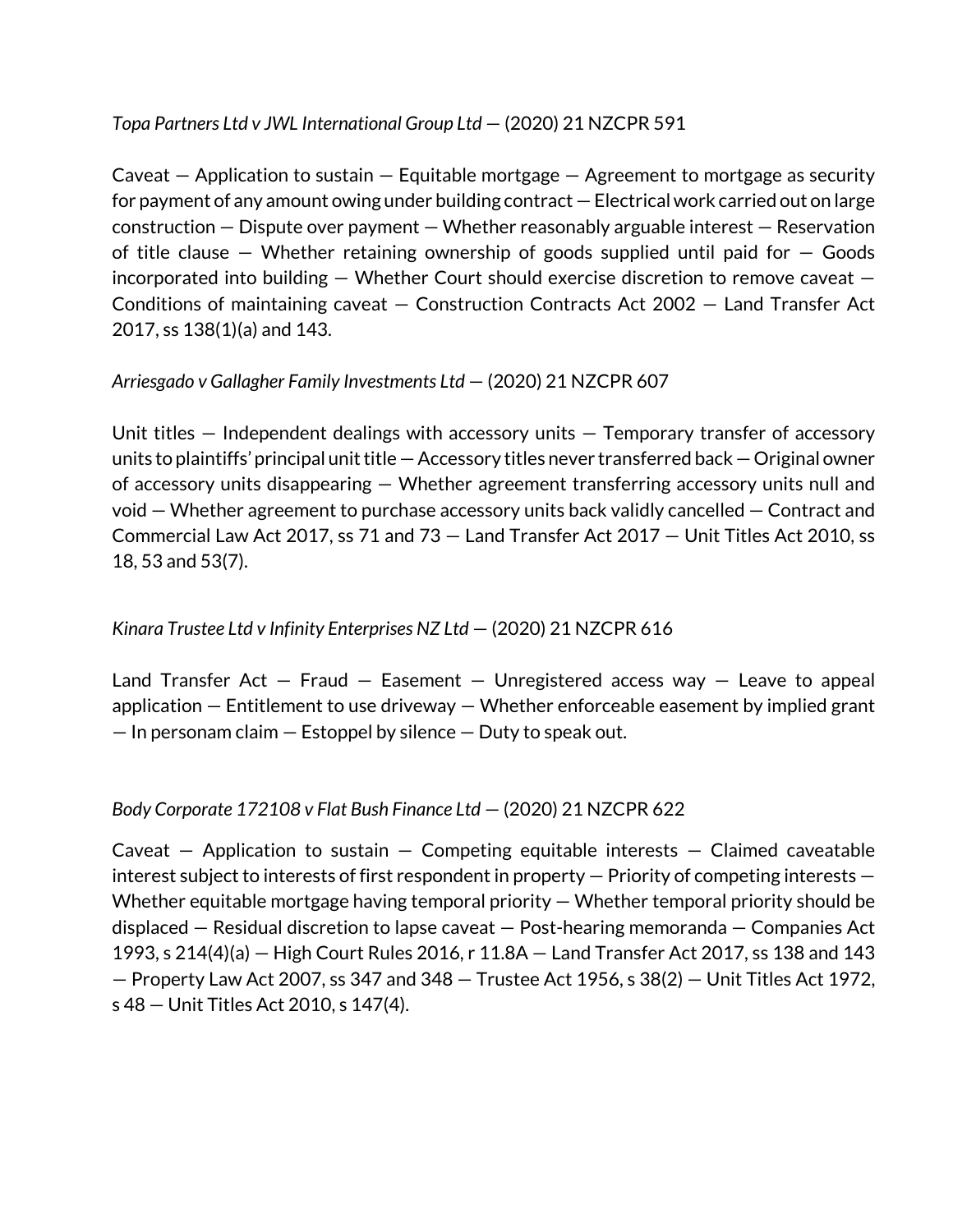#### **Resource Management**

#### **Resource Management Bulletin**

The latestissue of the Resource Management Bulletin is now online. This month's issue features an article on native title to freshwater under New Zealand common law by Nicky McIndoe and Max Bramwell and an article which considers New Zealand's nationally determined contribution, looking at the process for developing it and what it means in terms of our commitment to responding to the global climate change emergency, written by Prue Taylor and Ellen Sanders. It also includes an editorial on the Climate Change Commission's advice on future policy direction by Dr Trevor Daya-Winterbottom.

#### **New Zealand Resource Management Appeals**

Part 5 of Volume 2021 is now available online.

*Ngāti Maru Trust v Ngāti Whātua Ōrākei Whaia Maia Ltd* — [2021] NZRMA 179

Resource consents  $-$  Conditions on consent  $-$  Appeal against conditions  $-$  Preliminary question — Reformulation of preliminary question at hearing — Mana whenua — Primary mana whenua — Tikanga based rights — Environment Court jurisdiction to determine tikanga based rights — Determination of tikanga based rights in resource management context — Relationships between iwi — Interpretation Act 1999, s 5 — District Court Rules 2014, rr 10.20 and 10.21 — Resource Management Act 1991, ss 2, 5, 6, 7, 8, 32, 33, 35A, 36B, 39, 58D, 58H, 58L, 58M, 58N, 58R, 61, 62, 104, 108, 108AA, 251, 252, 253, 254, 255, 269, 276, schs 1, 1A, 1B and 3B.

#### *Waikato Regional Council v Lockwood* — [2021] NZRMA 215

Sentencing — Permitting discharge of farm animal effluent — Repeat offending — Two incidents 10 months apart — Careless behaviour — Gravity of offending more than moderately serious — Culpability more than moderately serious  $-$  Reluctance and want of care to address infrastructure deficiencies  $-$  Fine  $-$  Resource Management Act 1991, ss 3, 15(1)(b) and 342  $-$ Sentencing Act 2002, ss 7, 8 and 85.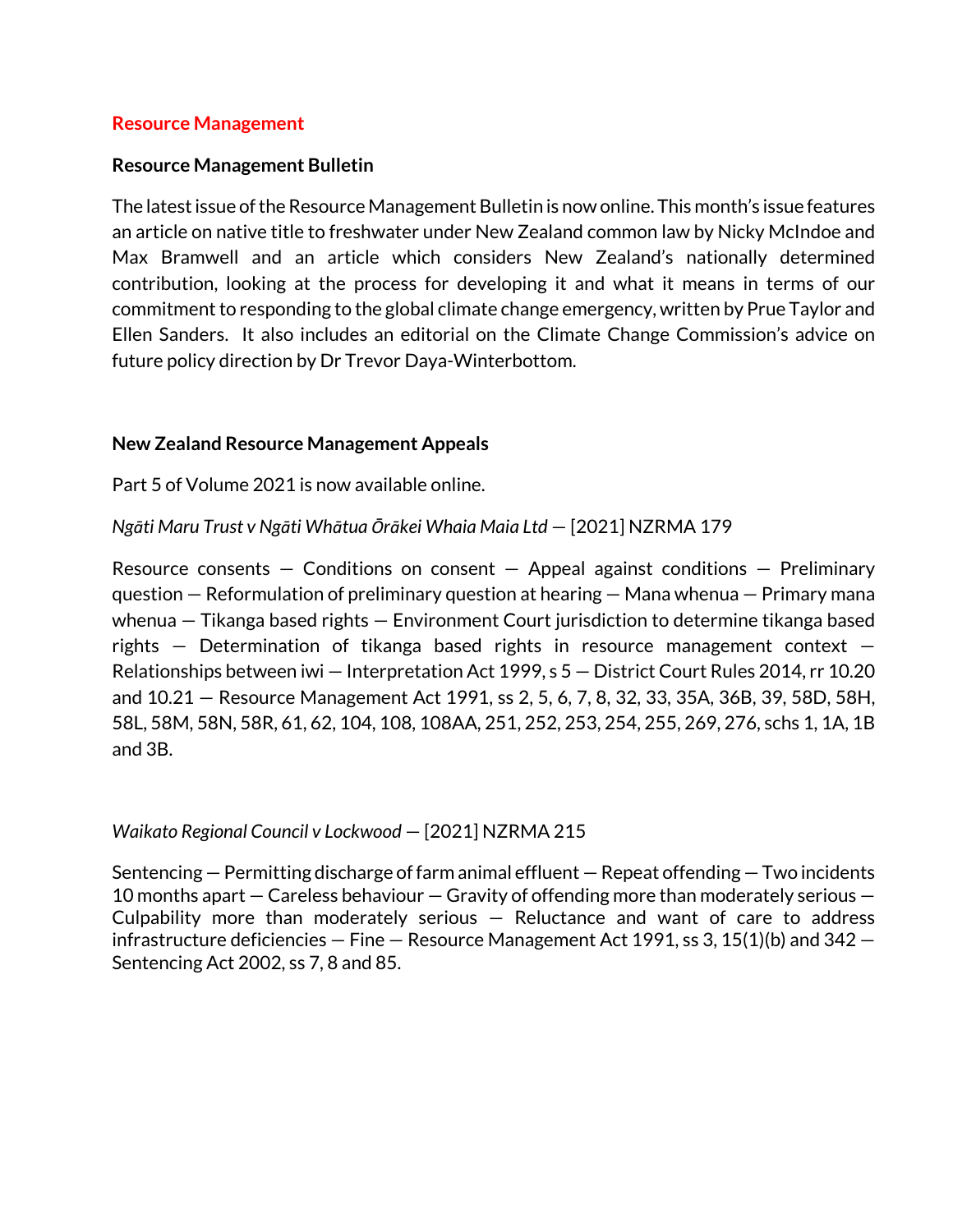### **Succession**

#### **Textbooks**

**Nevill's Will Drafting Handbook, 8th edition**

Sarah Parsons RRP\*incl GST: \$160.00 ISBN: 9781988546254 (book) ISBN: 9781988546261 (ebook) Publication date: December 2020

# **Law of Family Protection and Testamentary Promises, 5th edition**

Bill Patterson RRP\*incl GST: \$200.00 \$180.00 (pre-order price) ISBN: 9781988546506 (book) ISBN: 9781988546513 (ebook) Publication date: May 2021

# **Trusts**

#### **Textbooks**

# **Nevill's Trusts Drafting Handbook, 3rd edition**

Sarah Parsons RRP\*incl GST: \$160.00 ISBN: 9781988546278 (book) ISBN: 9781988546285 (ebook) Publication date: December 2020

#### **Garrow and Kelly Law of Trusts and Trustees, 8th edition**

Chris Kelly, Greg Kelly, Collette Mckenzie & Kimberly Lawrence RRP\*incl GST: \$220.00 \$198.00 (pre-order price) ISBN: 9781988546292 (book) ISBN: 9781988546308 (ebook) Publication date: August 2021